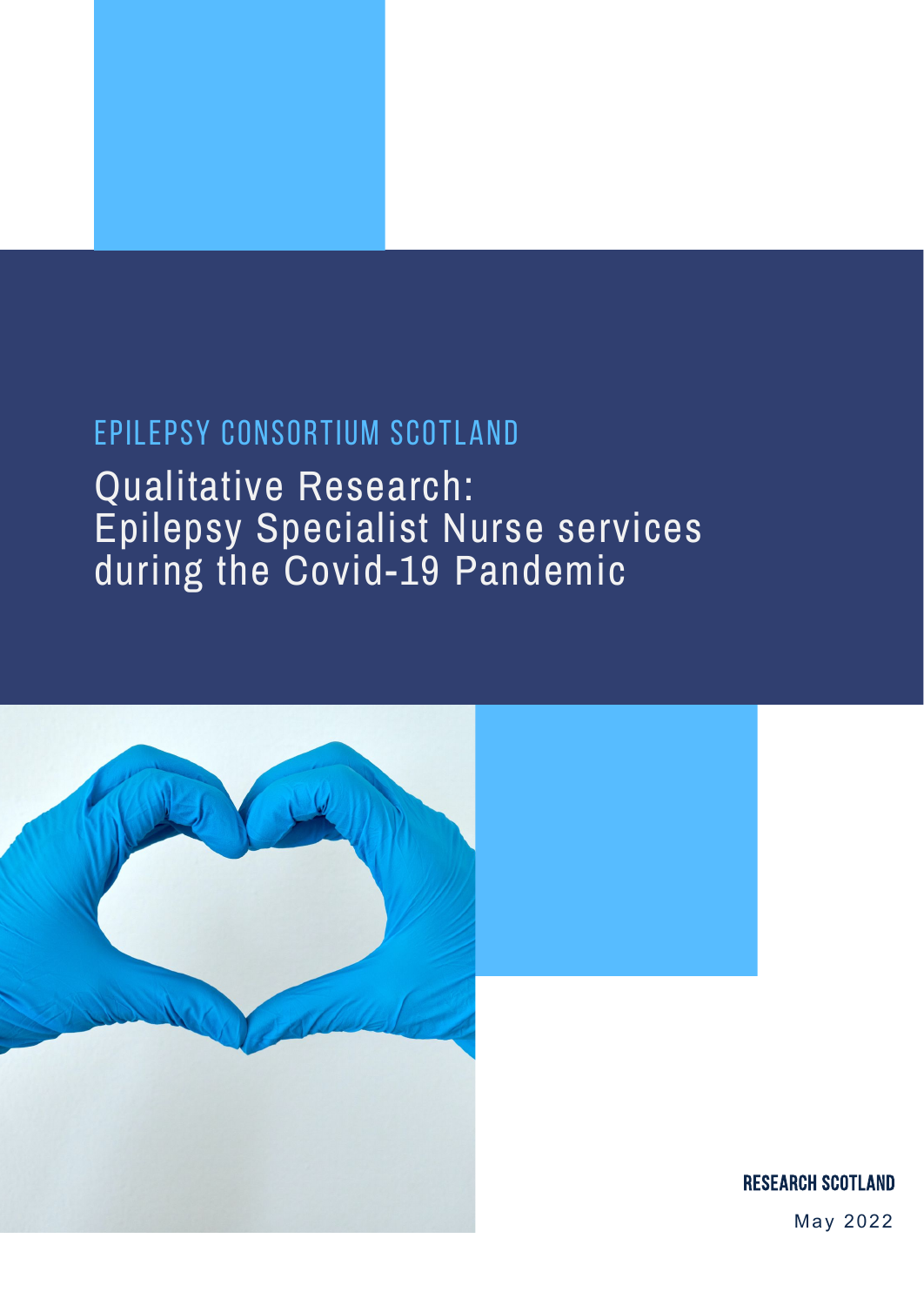# **1. Introduction**

## **About this report**

This report summarises findings from qualitative research exploring experiences of Epilepsy Specialist Nurse services in Scotland during the Covid-19 pandemic. It is based on six discussions with Epilepsy Specialist Nurses and six discussions with individuals who had received support from an Epilepsy Specialist Nurse. The research was undertaken by Research Scotland in spring 2022.

## **Method**

Our approach to this qualitative research involved:

- **Permissions** We worked with Epilepsy Scotland to apply for ethical approval to undertake the research as it involved contact with NHS staff. After an initial application, it was confirmed that the research could go ahead without detailed ethical assessment and approval.
- **Research tool design** We developed semi-structured discussion guides for the interviews. This set out key questions and themes but allowed the interviewer scope to probe and facilitate discussion around topics important to the participants.
- **Epilepsy Specialist Nurse interviews** We held six individual interviews with Epilepsy Specialist Nurses. The participants were identified by Epilepsy Consortium Scotland. Interviews took place either over the phone or online as preferred by the participant and lasted 60 minutes.
- **Individual interviews** We held six interviews with individuals who had received support from Epilepsy Specialist Nurses. The participants were identified by Epilepsy Consortium Scotland. Interviews took place over the phone and lasted 30-60 minutes. Participants received a £25 voucher to thank them for their time.
- **Reporting** We produced this short report summarising findings along key themes. The report includes anonymised quotes from the interviews.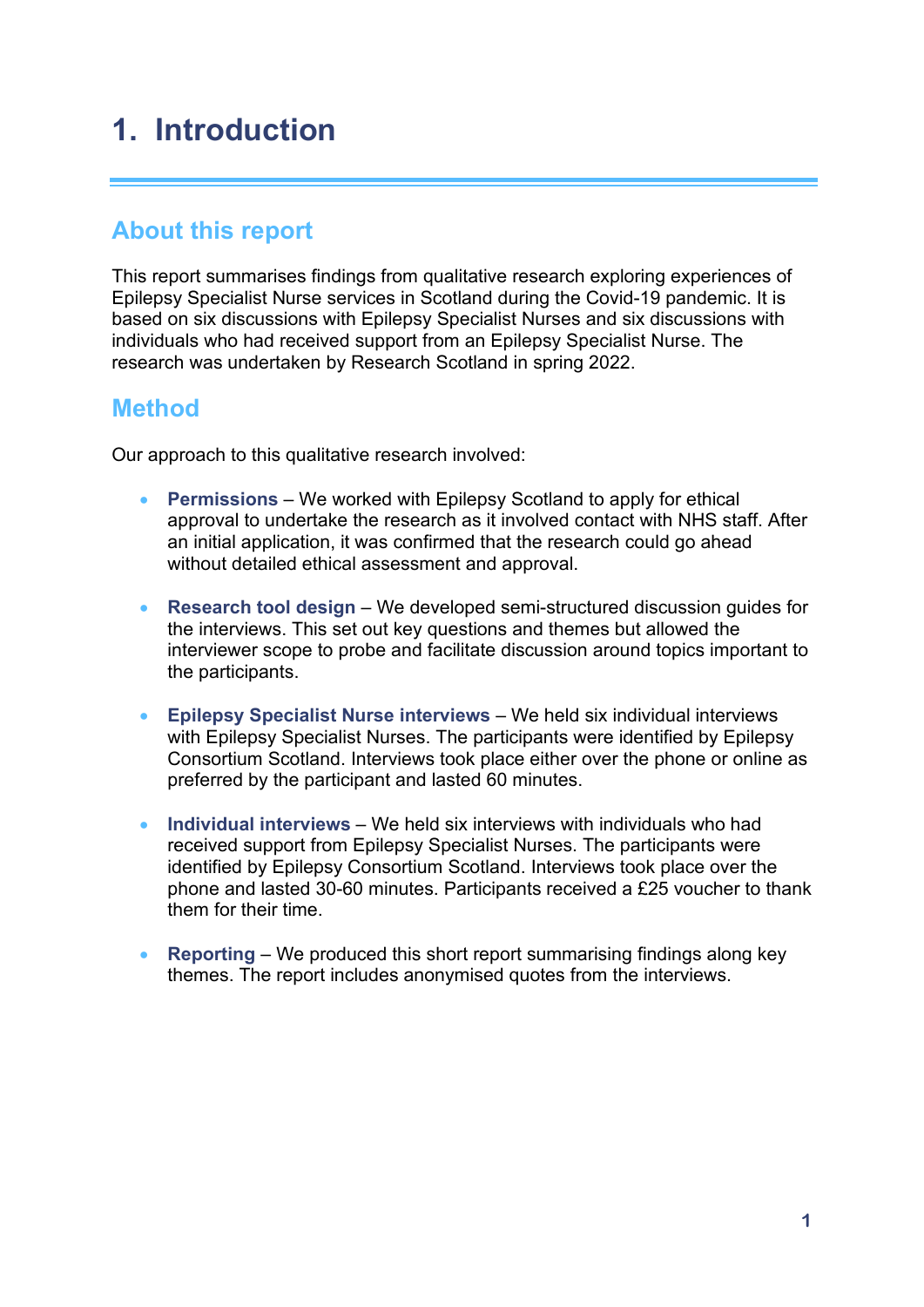# **2. Individual experiences**

## **Introduction**

This chapter explores the experiences of Epilepsy Specialist Nurse (ESN) support from the perspective of six individuals. The individuals had experience of ESN services, but not all currently had access to active support through an ESN.

## **Support from ESNs**

Overall, participants were very positive about the support offered by their ESN with some participants describing their ESN support as a 'lifeline'.

#### **Quality of support**

Participants with ESN support were positive about the quality of the support they received. They expressed appreciation for the respectful and patient-centred approach taken by their ESNs.

Participants spoke about how their ESNs were approachable, often highlighting the importance of their ESN having time to talk. Participants appreciated their ESNs using simple language and felt comfortable asking them questions.

Pre-pandemic, I'd stay in touch with him. I trusted him. You know that they're stretched but you'd still feel able to call up. It felt like he had the time to talk to you. He had the biggest impact on me. Just having the relationship with him. Having someone who knew me and knew my history." **"**

Some participants described their ESN as providing a bridge between themselves and their neurologist. A few mentioned that they could ask their ESN about things that they wouldn't ask their neurologist, and that their ESN helped to explain things in a different way than their neurologist.

> My neurologist uses big words that I don't always understand! My ESN helps explain things to me in a way that I understand."

**" "**

 I wouldn't ask my neurologist questions that I would ask my ESN. He's a consultant and busy. As she's a middle person I feel more comfortable asking her questions that I wouldn't ask him."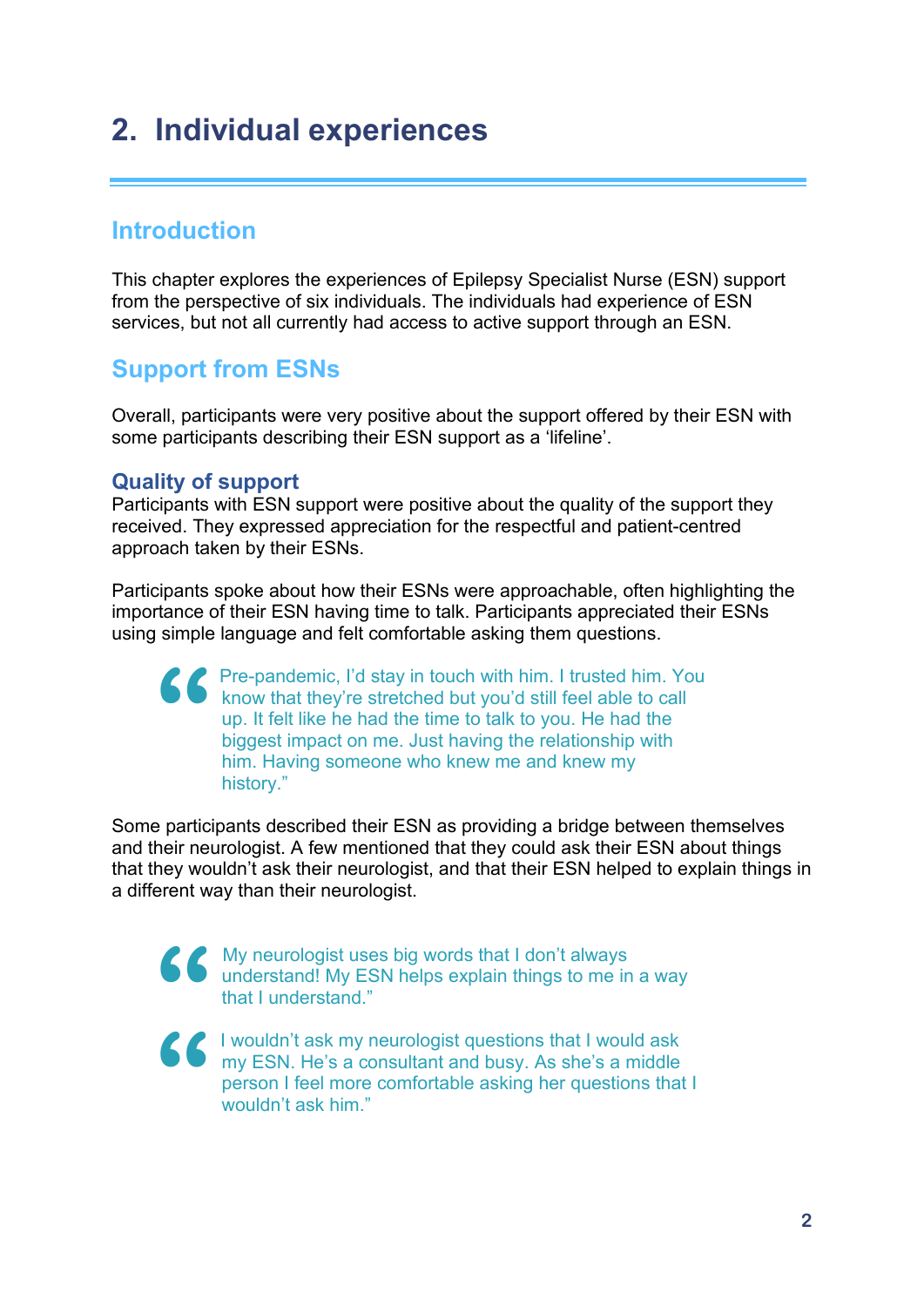Participants spoke about the importance of the relationship that they have with their ESN. Participants appreciated the person-centred approach.

 I always had a really good relationship with my ESNs. My very first nurse said to keep in touch, to never think that you're bothering us. Sometimes just a 2-minute conversation puts your mind at rest." **"**

Some noted the value of having someone who understands them and their symptoms, increasing the quality of the advice they receive, their medical notes and ultimately the quality of care they receive from their consultant.

 Having that relationship with your ESN is so important. Just them having your notes is so valuable. It means a consultant is reading the notes 10 mins before your appointment and it's not all on you to remember." **"**

Participants highlighted how their ESNs have had a positive impact on their mental health and helps to reduce anxiety, particularly around potential changes to medication.

It makes me feel calmer because I have someone I can get to, even if I've just got a couple of questions." **"**

She's been really good at explaining the consequences of changing medication, I'm really hesitant of medication change, so she's helped talk me through it." **"**

Everyone's epilepsy is different. Their level of knowledge of the condition is such that they can provide the advice you need."<br>articipant felt that their ESN introduced them to a new way of thin of the condition is such that they can provide the advice you need."

One participant felt that their ESN introduced them to a new way of thinking about and managing their health.

It was the first time that I'd ever gone to a medical professional either for my diabetes or my epilepsy and they had asked me what I think. I was completely taken aback by that. These decisions are normally taken for you. That changed my whole ethos on health management. I've seen so many medical professionals and I've never been asked what I think. It gave me choices." **"**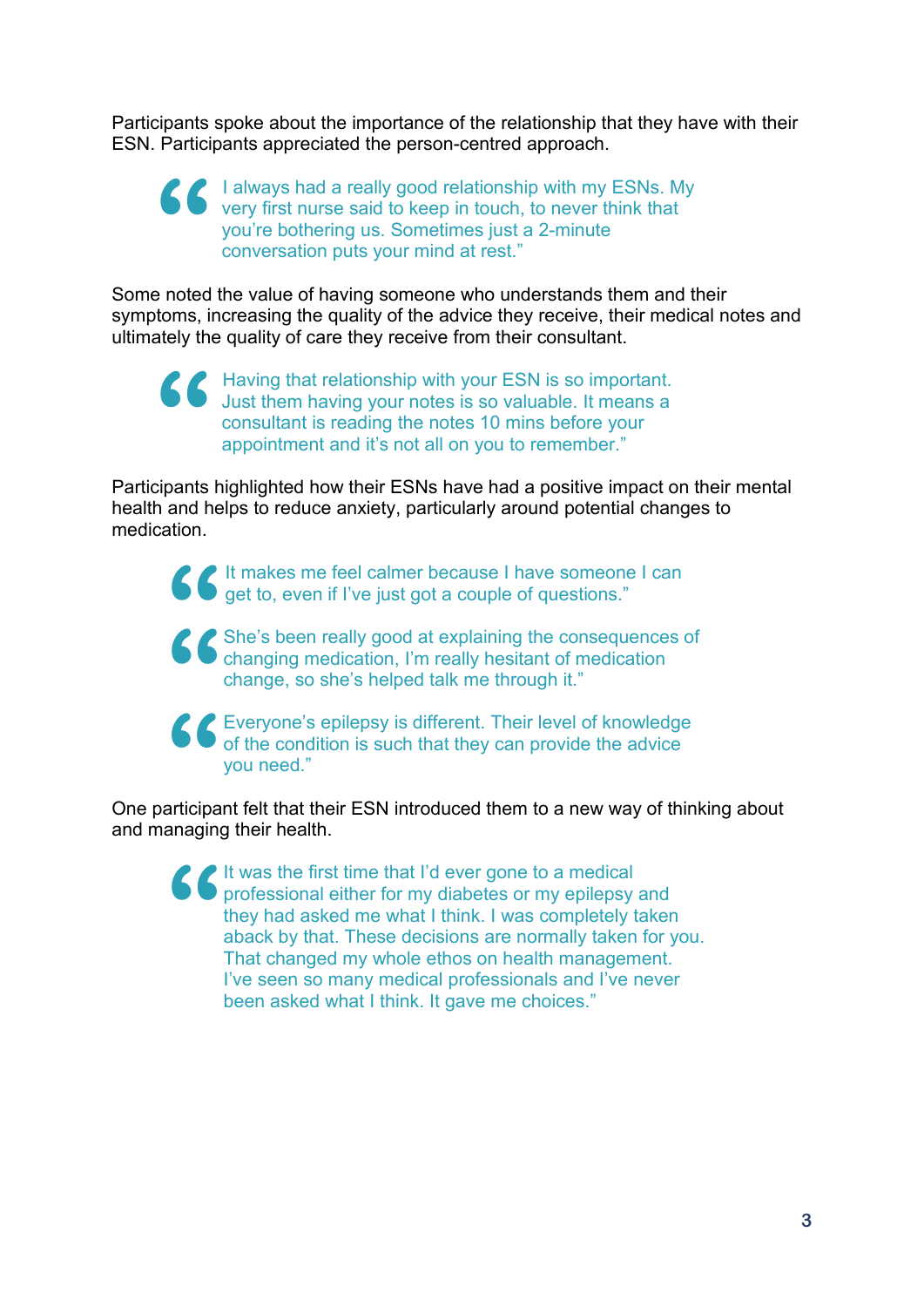## **Accessibility of support**

All participants who had an ESN spoke positively about accessibility, noting that whenever they left an answerphone message on the helplines their calls were returned within a couple of days.

> I've never not heard back when I've left message." She's always there. She is there if you have anything that takes place. She's always been there." **"**

Participants spoke about the value of being able to contact their ESN directly. Participants valued the ability to have a direct dial number and an answerphone – which normally resulted in a swift response. **66**<br>ants sp<br>ants va

Even if they're in clinic and it goes to answerphone, they always respond. Usually, you'd call your GP but they're difficult to get hold of and don't have the specialist knowledge. And I can't contact my neurologist, so th always respond. Usually, you'd call your GP but they're difficult to get hold of and don't have the specialist knowledge. And I can't contact my neurologist, so they're the accessible support."

Some participants felt that the ESN service needed more visibility to improve awareness and facilitate people accessing the service.

**Advertising it better. I didn't even know one existed to begin with. Even neurologists don't tell you about it. I vertice to myself to find all that out. But when I did receive support, it was great; I couldn't fault it."** begin with. Even neurologists don't tell you about it. I was left to myself to find all that out. But when I did receive support, it was great; I couldn't fault it."

Some participants had difficulty initially accessing ESN support. Participants expressed frustration that there isn't an automatic referral to the ESN services in their area, suggesting that had they known that this support was available, they would have accessed it sooner.

**S** I had to go looking for it [support]. It was quite stressful at the time. When I contacted my consultant, I felt that this support should have been on offer. Nobody told me that there were epilepsy nurses, if I'd known the time. When I contacted my consultant, I felt that this support should have been on offer. Nobody told me that there were epilepsy nurses, if I'd known that I'd have been using their support."

And even when there is an ESN, so many patients don't have their ESN nurses' numbers. It should be a matter of course that when you see the neurologist you get introduced to the ESN but that doesn't automatically happen at the moment." **"**

A few participants did not have an ESN, but noted that they would access this support if it were available.

> I'm not receiving any support as there are none in the area, but I would be using the service if it was available. **"**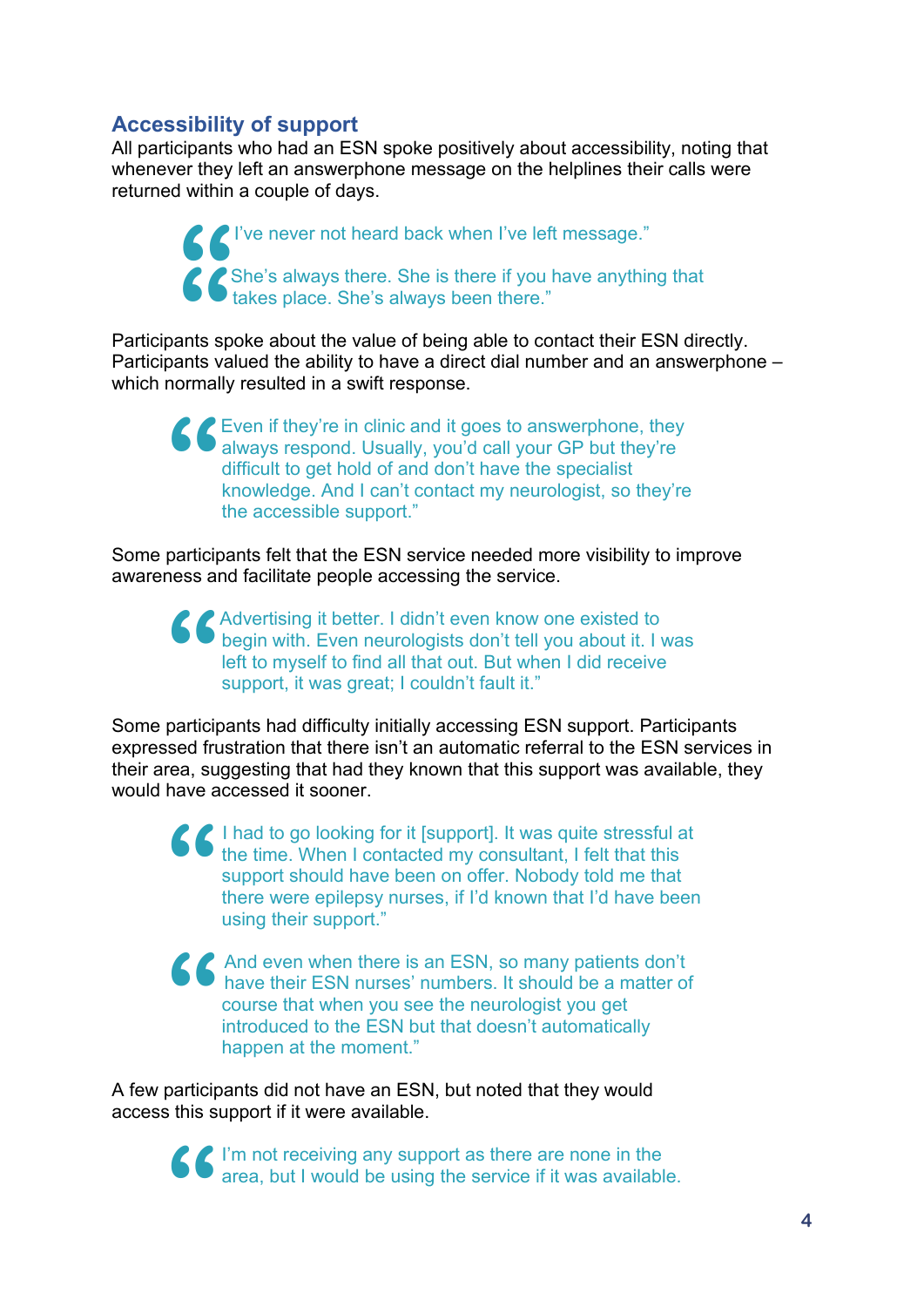I'd call them to discuss side effects of medications and my mental health. I've had problems with my mental health, and I wondered if it was a side effect from the medication. You don't need to see them face to face, it's just someone to speak to over the phone."

All of the participants were aware of the pressures on the NHS and their ESNs, noting that problems with short-staffing were already an issue prior to the pandemic.

> Both the nurses retired before the pandemic, so this was a problem even before then."

I know that they are short staffed. The last time I saw my South the nurses retired before the pandemic, so this was problem even before then."<br>
South they are short staffed. The last time I saw my<br>
SESN, there was one covering the whole area, so I've not had a great deal of meetings with her." **66**<br> **ct of** 

## **Impact of the pandemic**

#### **Impact on managing health conditions**

Some participants described changes in their epilepsy during the pandemic, with most stating that they had experienced an increase in seizures and feel that their epilepsy is not as well-managed now.

It's not very well managed at the moment. It has been better but not in the last year or two." **"**

**COMP** epilepsy changed during pandemic. For me, one of my triggers is stress and anxiety, so I was on the phone more. Being in the house on my own was different. Constantly being on my own in the house, working from home. triggers is stress and anxiety, so I was on the phone more. Being in the house on my own was different. Constantly being on my own in the house, working from home. My work colleagues provide a lot of support for me, so working from home was hard."

In contrast, one participant felt that her seizures had reduced due to being on furlough.

#### **Impact on access to support**

Most participants reported that they felt that the quantity of contact with their ESN hadn't changed during the pandemic, in terms of assessments and reviews.

> …the nurses still emphasised that we should keep in touch. The quantity of contact didn't change."

However, some participants noted that the level of informal support had changed, with a reduced level of contact. This had impacted negatively on their wellbeing. **66** ...th<br>rer, some preduced le

**"**

The lack of contact with my ESN has set me back. I'm quite anxious now."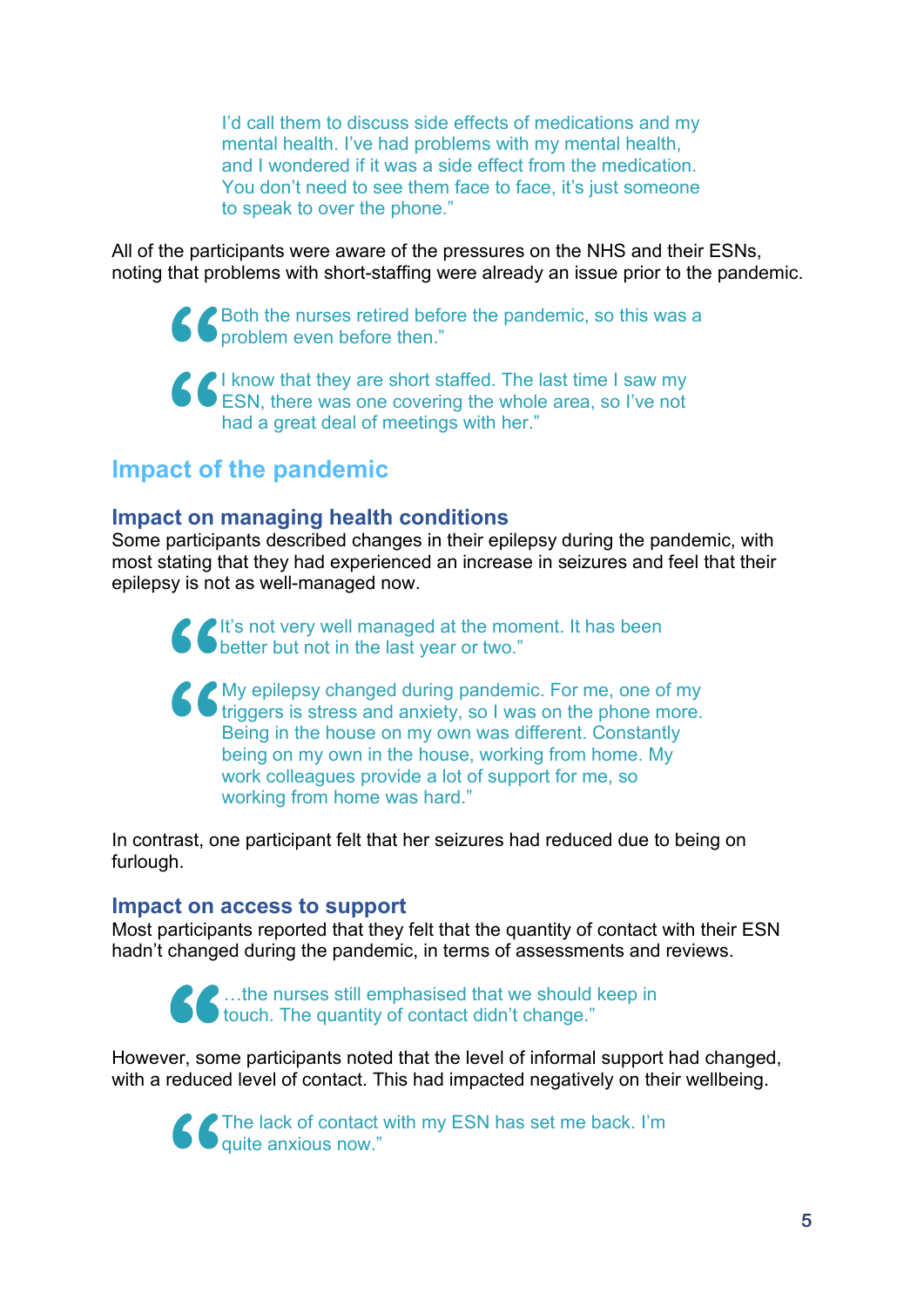Some participants felt that the lack of contact meant that they didn't feel that they had an ongoing supportive relationship with their ESN service.

Currently, there's a lack of contact, and a lack of continuity that affects me going forward."

Some participants stated that they felt that their care had become less patientcentred as a result of the pandemic. **66**<br>particip<br>d as a

Personally, I'd like to have back a more patient centred approach. Whether that be telephone or face to face, there just needs to be more discussions about what I can do to help you manage your condition." **"**

Participants expressed awareness of the pressures on the ESN service, with many talking about staffing pressures and the resulting change in their experience of the service. Some had tried not to get in touch unless it was urgent, to reduce pressure on ESNs. Some had gone to others for support instead.

A few mentioned that the number of ESNs providing support had decreased, and the geographical areas covered by the ESNs had increased. A few said that ESNs had been shifted to provide support in other areas, reducing the level of support available to them.

> There was only one ESN for the full area, but I think they left, so they've been a bit short staffed."



…So sometimes it took 4-5 days to call you back and that never happened before."



#### **Impact on type of support**

All participants spoke about a shift from face to face support to telephone and video calls. Although this provided flexibility and the opportunity to have appointments during working hours, all participants expressed a desire to return to face-to-face contact. Participants felt it was easier to understand information when face to face, easier to remember, easier to show people issues, easier to ask questions and easier to chat.

Video calls even if not face to face. Just once in a while. If that was possible, it would be nice. I want to meet my ESN! I communicate better when I can see the person. I get tongue-tied on the phone, I get anxious, particularly about medical stuff and it helps me stay calmer if I can see the other person's face." **"**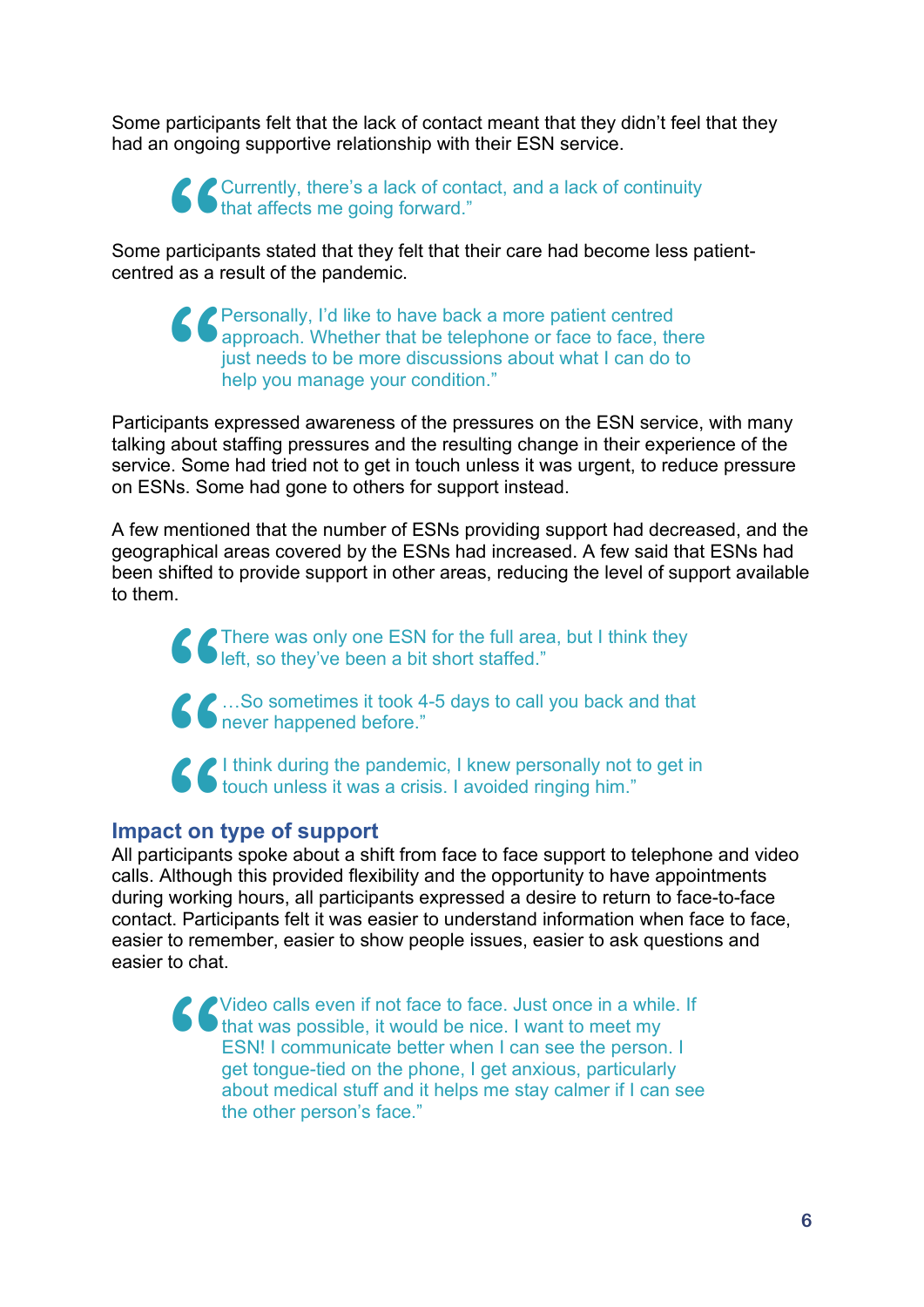For example, if my hand is shaking during a seizure, I can show them what it looks like. I can't always explain that well over the phone." **66**<br>re pr

## **Future priorities**

Participants spoke about their desire for everyone to have access to ESN support. They expressed awareness of how stretched current services are but also noted how crucial this is to their care. In particular, participants felt that people living in rural areas may face barriers to accessing ESN support.

> I'd want anyone with epilepsy to have access to a medical professional. To a specialist, not a GP. Because if there's ever anything your ESN can't do because they're usually based in the same place as the neurologist, they can have a quick word with the neurologist and you can get an answer." **"**

Participants spoke of the impact that epilepsy has had on their lives, with some expressing a desire for more holistic support. Some participants felt that the support they currently receive focuses on medication rather than lifestyle issues and expressed a desire to spend time with other people with epilepsy through support groups.

> The support I get is mainly around medication but there's no quick fix. There's a lot of benefits to be had by meeting up with people in similar situations though." **"**

I'd like more formalised ways of pulling people together. It's beneficial speaking to people and getting their experiences. You don't know what's normal, what's an average seizure, what's a normal amount to have. So it might help give you a frame of reference for what's normal." **"**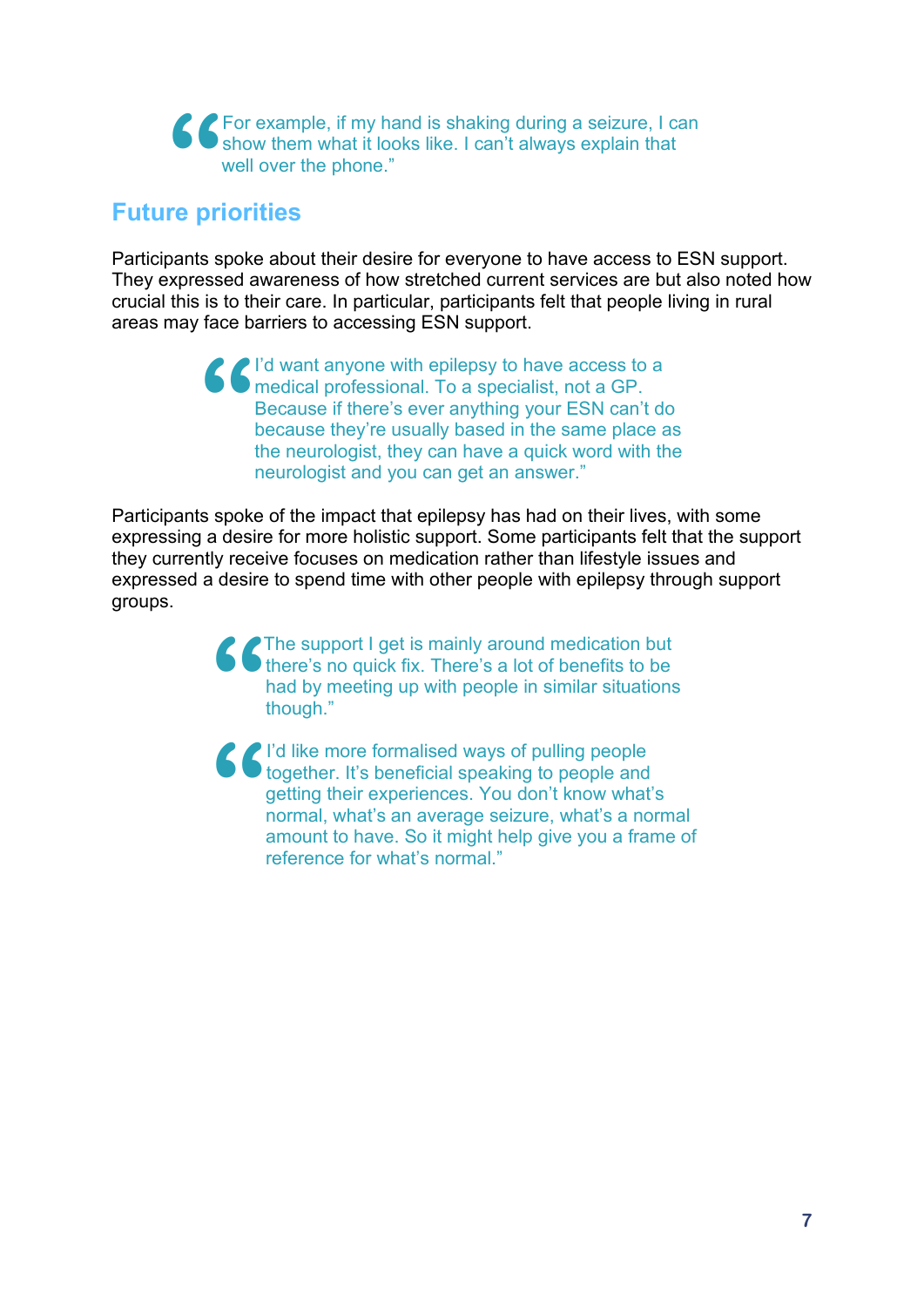# **3. Experiences of Epilepsy Specialist Nurses**

## **Introduction**

This chapter explores the experiences of six Epilepsy Specialist Nurses of delivering support, both before and during the pandemic.

## **Becoming an Epilepsy Specialist Nurse**

All the participants were highly experienced with between seven and seventeen years' experience working as an ESN.

All the ESNs interviewed had worked in the field of neurology prior to their decision to specialise, including working as charge nurses on neurology wards and gaining specialist qualifications in neuroscience. Two participants had worked in academia and research prior to specialising.

There were four key motivating factors for the decision to become a specialist nurse: a desire to remain patient-focused, diversity of patients, the complexity of the condition and career progression.

• **Patient-Focused** – All participants spoke of their desire to remain working directly with patients. Participants demonstrated a clear passion for the work and a desire to improve the situations and challenges faced by epilepsy patients.

I knew I didn't want to follow the traditional charge nurse management route, I wanted to stay patient focused, so speciality nursing was a good choice for career progression." **"**

• **Diversity of Patients** – Participants emphasised the variety presented by this patient group as being a key motivating factor for their decision to specialise in epilepsy. They spoke of the breadth of specialisms within their work, including working across obstetrics, addiction, learning disability and pharmacology, but also how the condition includes working with the social and environmental conditions of the patient.

I'd always wanted to be a specialist in an area and get to know one area well. And epilepsy is not just one condition, there are lots of different epilepsy's and you end up looking after patients with lots of different conditions. I've never had two days the same." **"**

• **Complexity of the Condition** – Participants spoke of the significant and complex impacts that an epilepsy diagnosis can have on patients' lives. They highlighted that this complexity and the needs of this patient group informed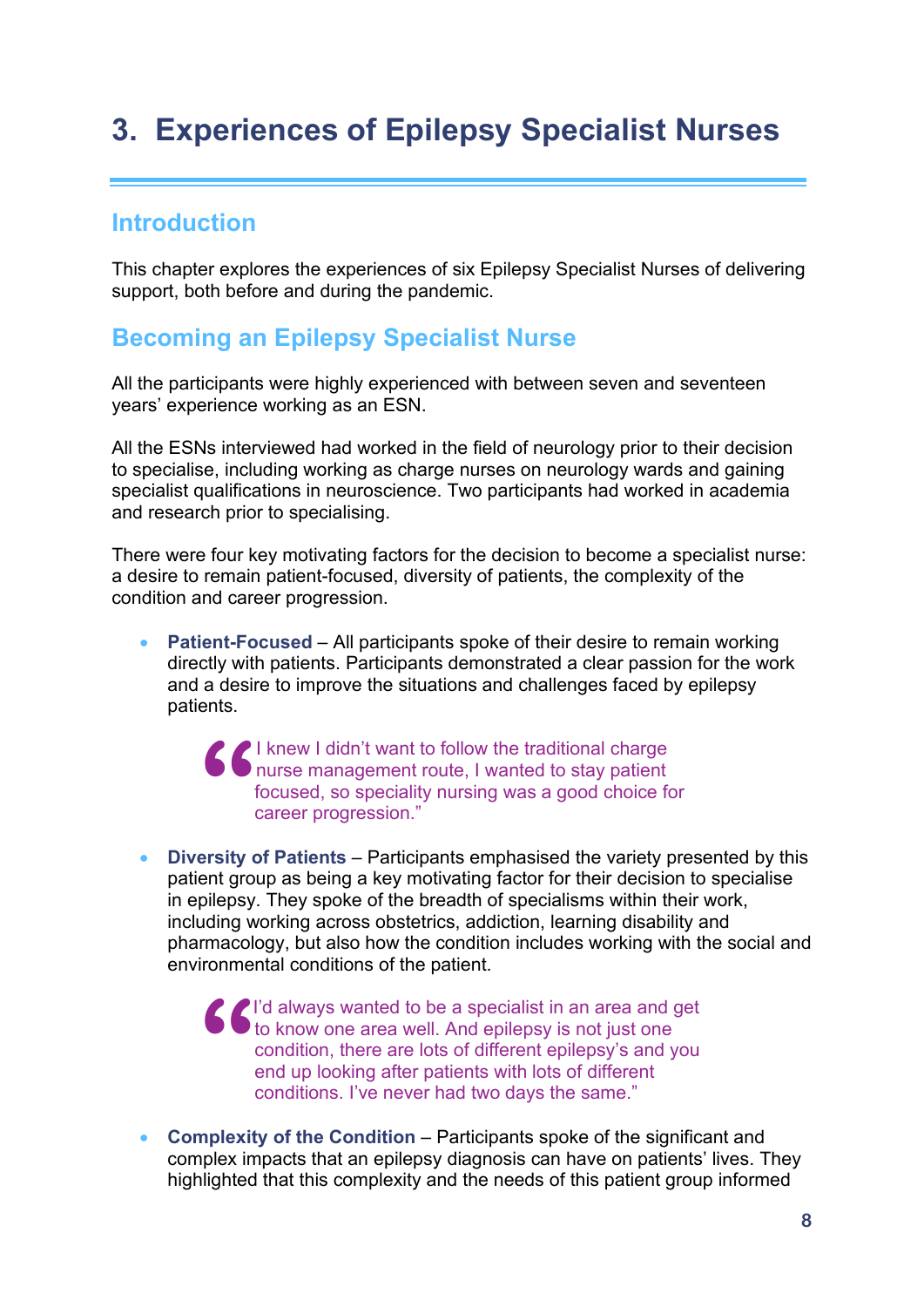their decision to specialise, noting that the potential to be able to support a patient through their diagnosis and various life stages is incredibly rewarding.

It's very rewarding to see someone reach seizure freedom or guide someone through diagnosis. You get to see good outcomes." **66**<br>eer pro

• **Career progression** – Participants viewed specialist nursing as an attractive option for career progression. Factors mentioned include not wanting to move into a management role, autonomy, responsibility and the ability to respond to patient need.

It was for career progression. I was band E on the ward so still one of the junior nurses but heading towards senior level. But I didn't want to do senior management, managing people on the ward." **66**<br>Worl

## **Typical Work**

All the participants highlighted the breadth of their work and their ensuing depth of knowledge and expertise. Participants stated that their work involved clinical work, including provision of regular and specialist clinics, visiting patients on wards, provision of assessments and reviews, provision of a responsive telephone helpline service and crisis prevention. Participants also noted that increasingly they were being asked to provide pharmacological advice to GPs and other medical professionals.

• **Clinical Work** – Participants described how they provide regular clinics and travel to see patients on wards in hospitals located anywhere within their region, noting that this often requires extensive travel.

**66** Much of my work is clinic based, seeing patients in wards if they've presented seizures for first time or having unusual seizures."<br> **Solution** is not not be a set of the set of the set of the set of the set of the se wards if they've presented seizures for first time or are having unusual seizures."

- **Assessments and Reviews** Participants described how the provision of initial assessments and regular 3-, 6- and 12-monthly reviews either inperson, over the telephone or via video conferencing, forms a large part of their workload.
- **Helpline** All participants stated that they run a responsive telephone helpline service. This service is run by the ESNs and covers all patients within their geographical regions. All participants stated that this is covered by one or two nurses. Patients are encouraged to call the helpline for any difficulties that they may have, from changes in seizure activity, difficulties with medication, to wider issues. Participants described how one call has the potential to change their whole working day.
- **Specialist Services** All participants had specialised areas of interest for which they ran dedicated clinics. This included working in areas such as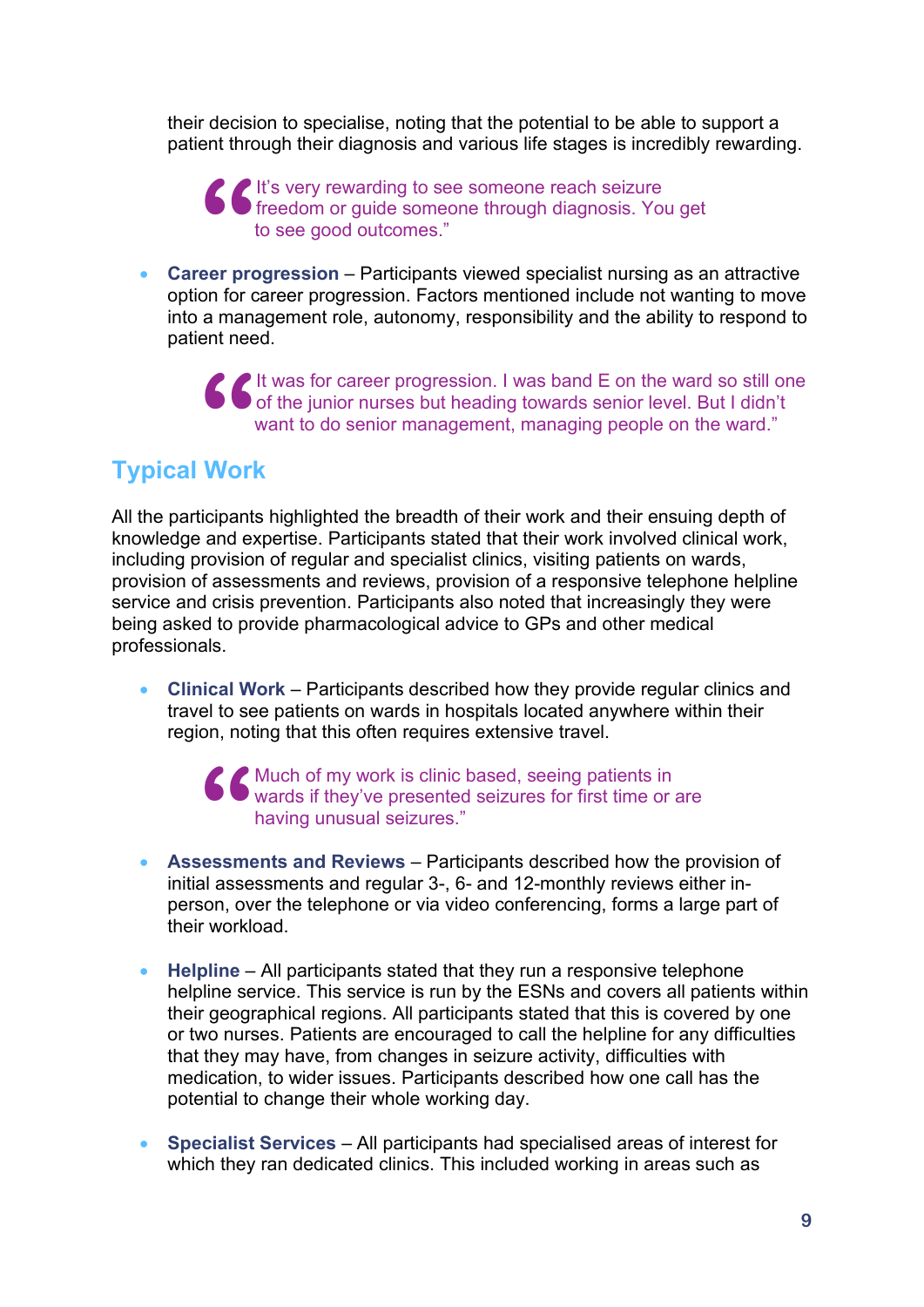epilepsy and learning disability, antenatal epilepsy, and addiction. Participants described the challenges across each of these fields of work, noting the depth of knowledge and demands that these place on their workloads.

• **Training** – Some participants regularly deliver training to the community and other professionals, including ward staff. Participants noted that this work has increased over the last two years due to the need to deliver to smaller groups through video conferencing rather than in-person.

> We also provide a significant amount of epilepsy training to community, things like epilepsy awareness." **66**<br>macolo

• **Pharmacological Advice** – Participants described their responsibilities as prescribers, with the majority of participants noting that they are qualified to dispense medication. Some participants noted that they are increasingly providing pharmacological advice to GPs and other medical practitioners. They stated that this is in part due to current supply issues, resulting in GPs needing to change to generic brand drugs and who are therefore seeking advice on potential side effects.

> We deal with both acute side effects and chronic side effects, so there's a lot of pharmacology in our work too." **66**<br>s Prev

• **Crisis Prevention** – Importantly, all participants highlighted the centrality of crisis prevention within their roles. They spoke of the importance of prevention as an essential part of epilepsy nursing, noting the importance of getting to know the social and environmental conditions surrounding their patients. Participants noted the bidirectional relationship between mood and epilepsy, highlighting how changes in patients' lives can affect seizures. They spoke of the importance of mental health, noting the higher suicide rate among people with epilepsy. Participants described how part of their role is therefore to work at the interface between clinical care and listening to people's lived experiences.

> anxiety and epilepsy, so I see a role for caring for people's mood and emotional health as part of their care."

You need to look at the social conditions surrounding the patient. If there's a deterioration in social conditions, it will affect the patient's epilepsy." **"**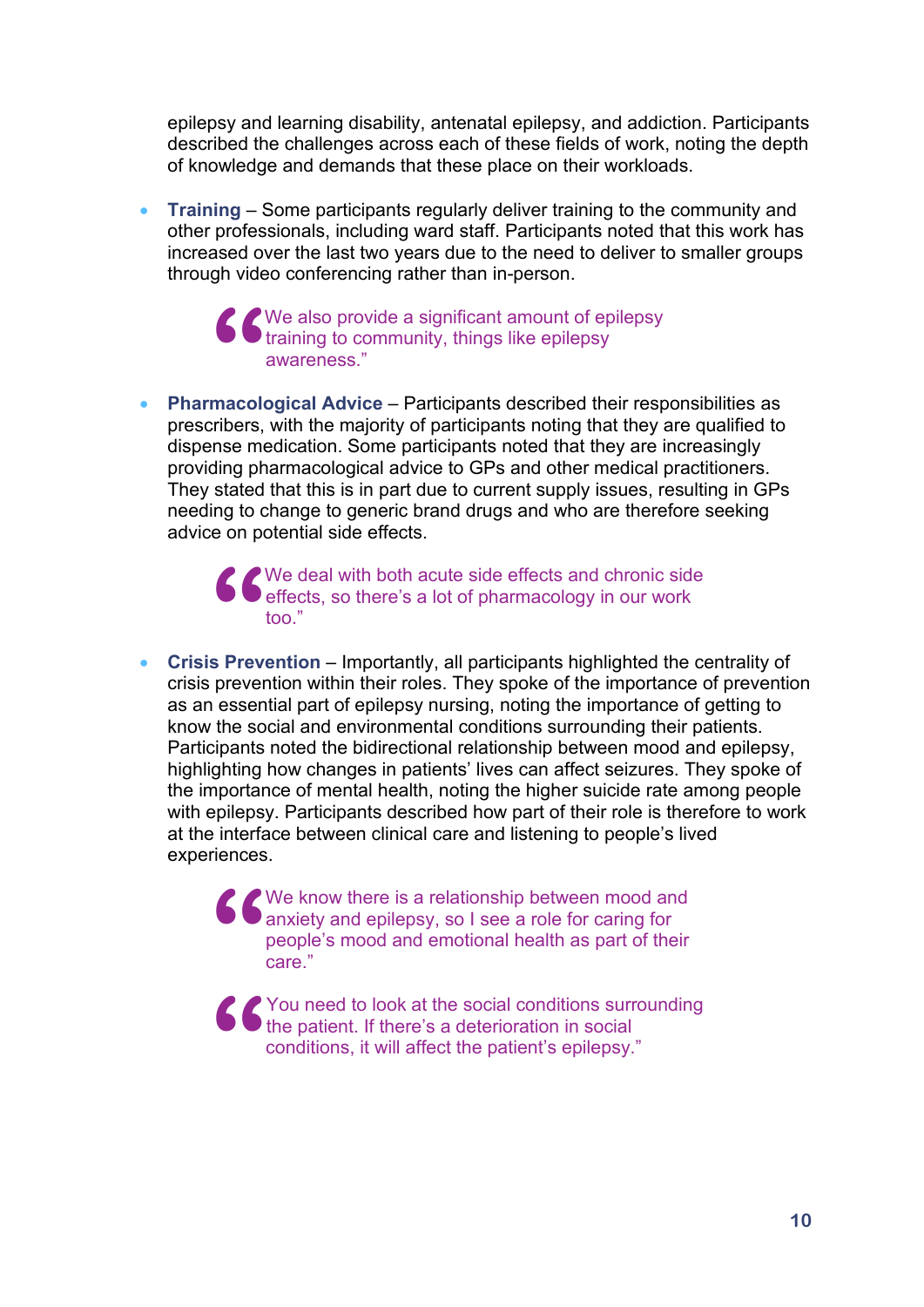## **Workload**

Participants described an extremely busy and varied workload involving a high level of responsibility. Most participants noted that their current workloads feel potentially unmanageable and that they do not feel like they are constantly in control of their work.

It's the closest to being unmanageable as it's ever been."<br>ant stated that she felt that her workload had remained manage:<br>e noted that this was due to neither her nor her colleague being<br>meaning that they had been able to One participant stated that she felt that her workload had remained manageable, although she noted that this was due to neither her nor her colleague being redeployed, meaning that they had been able to maintain their service throughout the pandemic.

Participants described large caseloads of up to 3,500 patients for one or two nurses. They all stated that due to the numbers, it is impossible to have individualised patient care and that they have waiting lists for their service.



Participants described the demands of their specialist provision, noting the complexities for different patients. This includes issues with cognitive capacity, chaotic lifestyles, and more active seizure patterns. **66**<br>descrit<br>s for dif

Despite the size of workloads, all participants talked about their focus on patient care and emphasised the importance of accessibility. Participants remain committed to providing quality of service, reiterating the importance of prevention within epilepsy support.

> You need to focus on patient care. The patient in front of you, they need to take all your energy and thought." **66**<br>
> nts stat

All participants stated that they regularly work beyond their contracted hours. Participants noted that this was already an issue prior to the pandemic but has further increased over the past two years.

> I tend to do a couple of hours above my hours every day."

Some participants spoke of the need to balance accessibility with patient responsibility, noting that their accessibility can sometimes promote dependence among their patients. **"**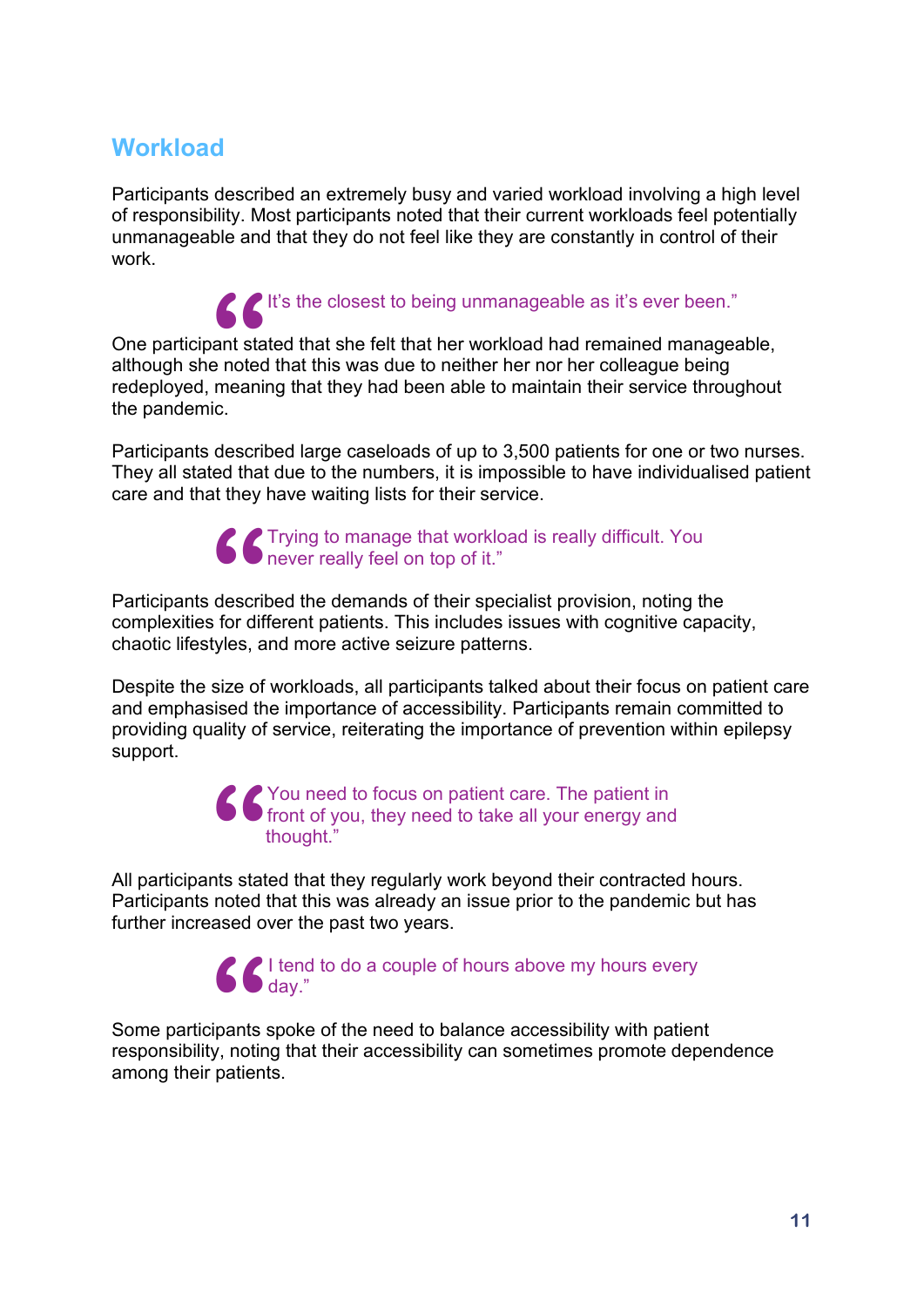## **Impact of the pandemic**

#### **Redeployment**

All participants spoke about the impact of redeployment on their service, with some highlighting that they worked extra hours to maintain their service despite being redeployed elsewhere.

> I was redeployed three times. It was the same for most of colleagues."

We were redeployed for a short time to cover shortages on neurological wards but even then, we worked extra hours. We didn't charge for it, but we'd work 8 hours in clinic and then come in and answer calls." **" "**

Three participants expressed gratitude that they were not redeployed throughout the pandemic, noting how much they appreciated the value placed on specialist nurses by their managers and health boards.

> We've been allowed to be epilepsy nurses throughout the pandemic. Our health board has seen the value of specialist nurses, we haven't been seen as just a nurse." **"**

> I haven't been redeployed, so I feel quite lucky in that respect. It comes from my boss being very supportive and so she didn't put me under any pressure." **66**<br>
> In pation

#### **Impact on patients**

Participants felt they were able to continue delivering their services throughout the pandemic and minimise impact on patients, despite redeployment. They noted however that this was due to their own commitment to their patients and willingness to work beyond their remits.

> I'm really proud that not a single nurse-led clinic was cancelled."

I don't think it has affected patients because we've overstretched ourselves. We've worked beyond our remit. Patients have been affected by community care, but not our service." **" "**

However, some participants spoke of the inevitable impact of redeployment on their patients, notably that reduced access to their services will have resulted in more seizures and increased hospital admissions.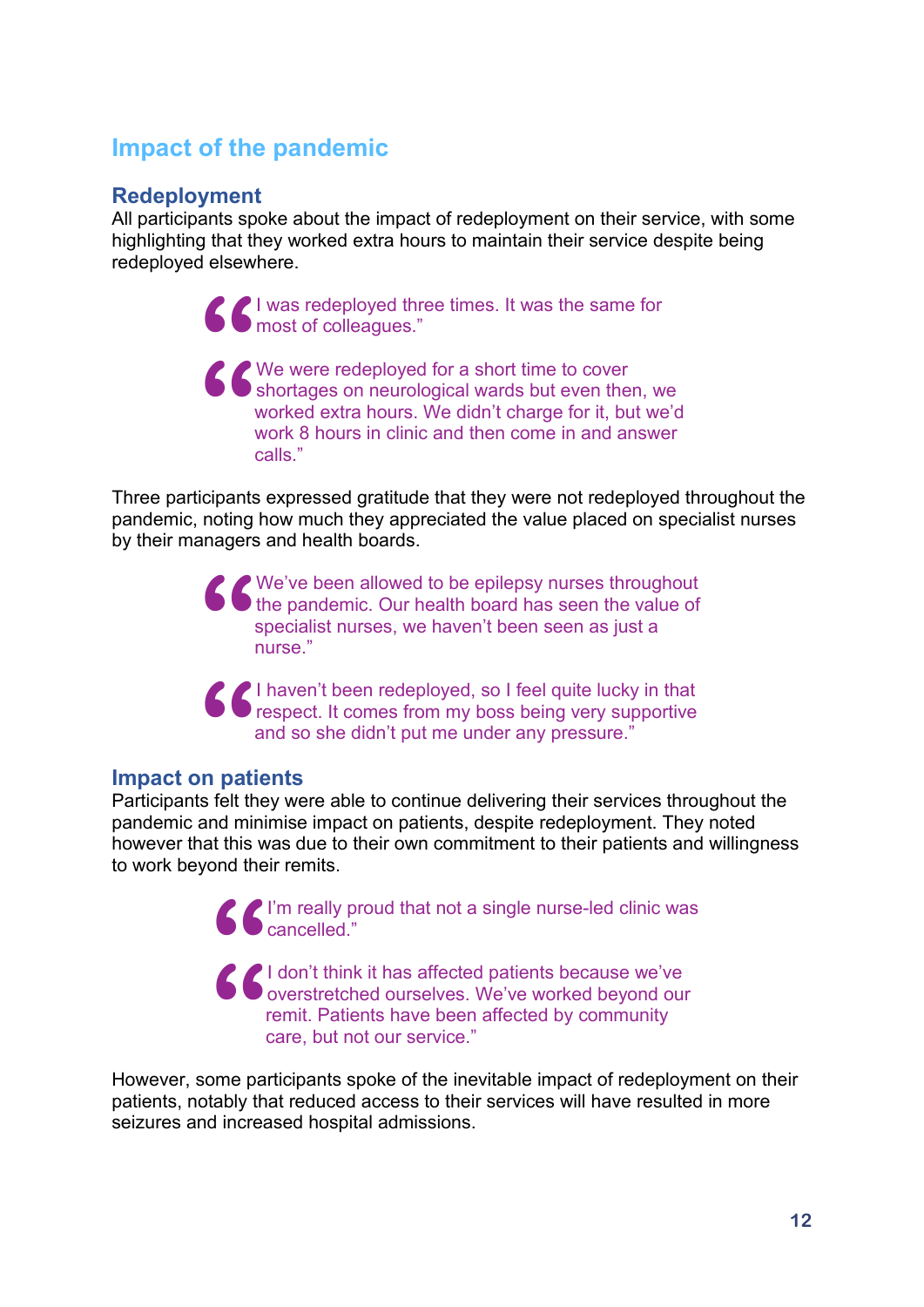If you'd spoken to that patient earlier on it might have been a simple medication change but now they've had a seizure and are in A&E. So now they are in hospital and taking up a bed." **"**

#### **Accessibility**

Participants felt that ESN support remained accessible to patients during the pandemic. Most highlighted that they were able to maintain their telephone service throughout the pandemic.

All participants said that the volume of calls to their helplines increased. Some were concerned that as ESNs were accessible when patients continue to encounter difficulties accessing other parts of the NHS, such as GPs, this encouraged more people to come to ESNs first, before they contact their GP. Some participants spoke about the increase in the number of primary care queries, both from patients and from GPs.

> **There has been an exponential rise in primary care queries. Not just patients but GPs too. They're coming to us, and we're being sent clinical queries about patients we've never met. GPs are struggling and they're reachin** queries. Not just patients but GPs too. They're coming to us, and we're being sent clinical queries about patients we've never met. GPs are struggling and they're reaching out for help."

One participant noted however that due to all of the ESNs being redeployed, there was a period during the second wave of Covid-19 for about a month when they were unable to provide any specialist service provision.

#### **Timeliness of services**

Some participants stated that their services now have a backlog of cases and waiting lists for clinics.

> Initially we maintained the epilepsy service but both me and my colleague were redeployed. He was away, then there was a period when I was away, so a backlog has stemmed from that. There's now a 5 month waiting list on clinics. So, if you are needing your regular 3-month review, you will need to wait 8 months now." **"**

Participants noted that it would take a long time to work through the backlog, and longer if there was any further redeployment. Some were concerned that patients were not getting seen in a timely way, negatively impacting work to prevent seizures and manage health conditions proactively.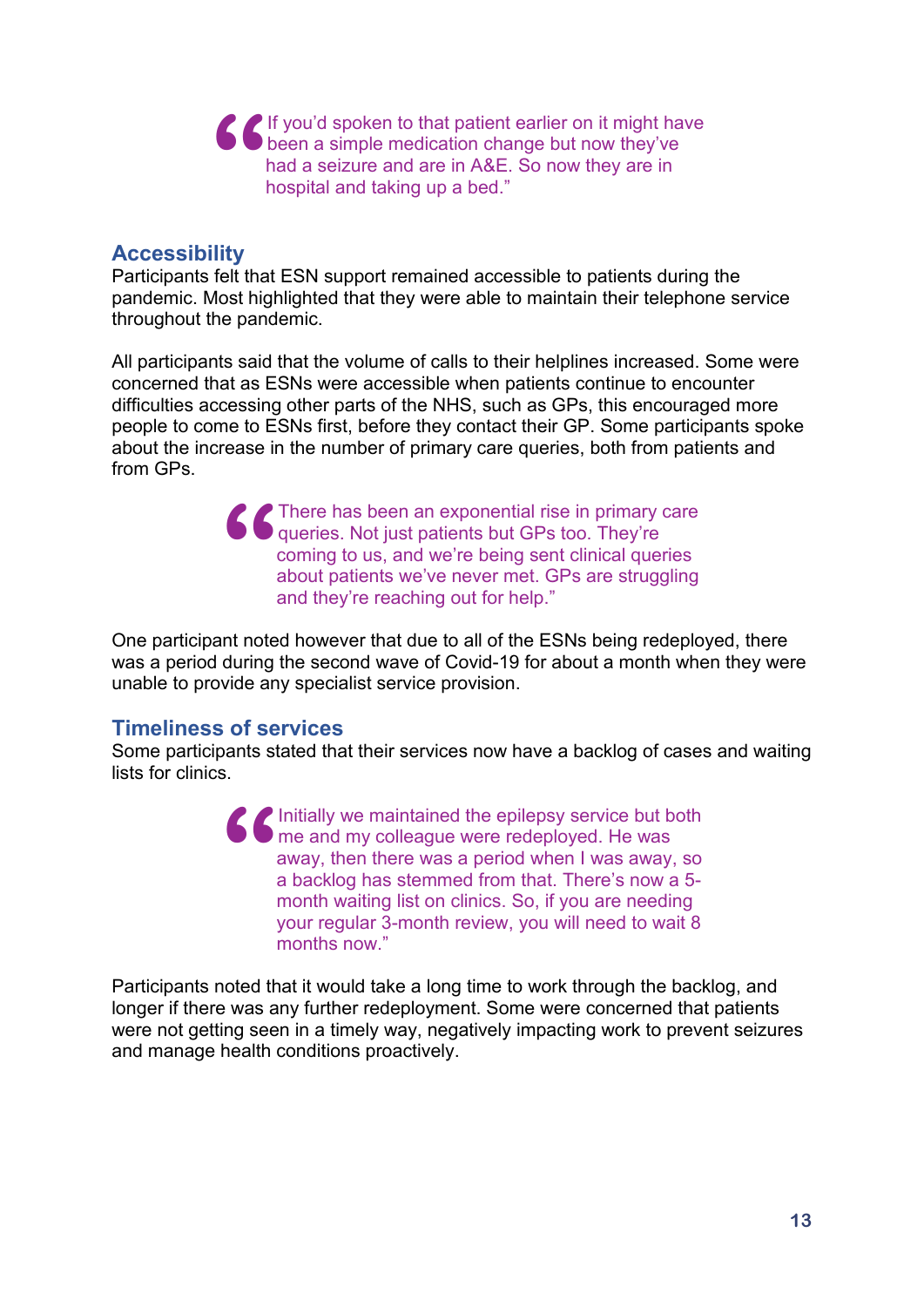#### **Telephone and online assessments**

All participants spoke about the increased use of telephone appointments and the introduction of video conferencing for consultations. All participants highlighted that telephone work was not new and that it had always been a feature of their work. However, they noted that the proportion of telephone and video conferencing to faceto-face appointments had changed, with the majority of reviews and assessments now being conducted either online or over the phone.

Participants highlighted the positive and negative impacts of this change. Positively, they noted that telephone and online appointments suited some patients, particularly those who are unable to drive, live in rural areas, or who may have more chaotic lifestyles. Participants reported that this change has resulted in a lower 'Did Not Attend' (DNA) rate. Some also felt that telephone appointments could be more efficient, allowing teams to work through backlogs faster and review patients quicker.

However, participants also noted that telephone and online appointments are not always suitable, particularly for initial assessments, for older patients, and for patients with certain cognitive conditions. ESNs emphasised the importance of patient choice.

Some participants cautioned against the assumption that telephone appointments are always more time efficient. They noted the importance of meeting patients faceto-face, without masks, to facilitate a full assessment of the patient and of their situation and to enable early identification of potential medical conditions. Face to face meetings allow ESNs to assess behaviour, spot cognitive defects, pick up on language disturbance, pick up on things in person that they can't over the phone, read emotions and develop a therapeutic relationship more effectively.

## **Future support needs**

## **Staffing**

All participants spoke about issues around staffing in the NHS in relation to ESNs, general nursing roles, and more widely in terms of administrative support. Some participants also felt there was a need for dedicated epilepsy specialist staff across various sectors, including social work and psychology, noting that the prevalence of the condition within society means that there is a need for specialist services.

Participants also noted that the impact of the shortages across the NHS creates a sense of frustration. Some felt very well supported by immediate managers, colleagues and senior management..

> I feel in our role we are supported. By both clinical and non-clinical. It's very much an autonomous role, we're not micro-managed by anybody. But the support is available if you need it." **"**

**6** There are shortages all over the NHS. I feel<br>supported but frustrated." supported but frustrated."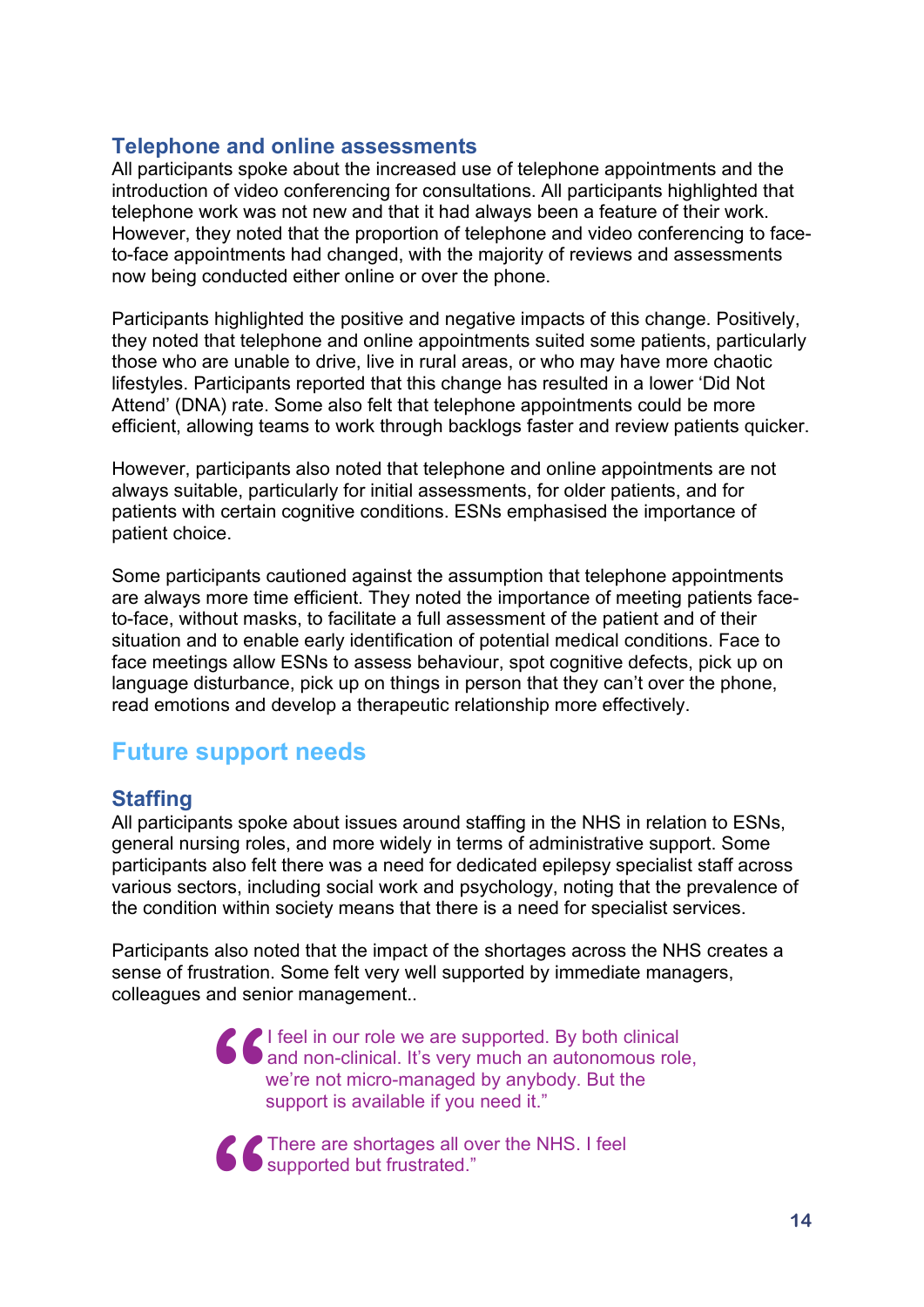Others felt that senior managers did not fully understand the ESN role. They noted that an improved understanding of their role would support them to effectively develop and deliver their service. Some felt that it would be useful to have more supervision and access to training.

> For managers to have a better understanding of our role would be a good start."

Participants highlighted the level of responsibility they hold within their services, noting that they independently run clinics, prescribe medication, and make decisions independently from consultants and managers. Some participants felt that this level of responsibility was not accurately reflected by their current banding. **66**<br>highlig<br>hey ind

When asked where they see themselves in five years' time, participants all responded in ways that highlighted their passion and dedication for their roles. While some participants acknowledged that retirement is in their near future, they still expressed a desire to remain involved in their work. Some participants however expressed more caution, noting that while they love their work, the pressures they are experiencing have caused them to rethink their future.

> If we continue to be pulled in different directions, I don't know if I can continue."

It's a hard time to be a nurse in the NHS. We're **C** If we continue to be pulled in different directions,<br>don't know if I can continue."<br> **C** It's a hard time to be a nurse in the NHS. We're<br>
caregivers, that's why we do what we do, but we have limits." **66**<br> **S**<br> **S**<br> **S**<br> **S**<br> **S** 

#### **Need and impact**

Participants spoke of the need to find ways to demonstrate the need for their work and the impact of their work.

In terms of need, participants felt it was important to evidence the high rates of community prevalence, the hidden nature of the condition and the complex impacts it has on patients' lives – particularly in terms of mental health.

> Poor mental health is a major issue now. In our telephone service people call us not necessarily for epilepsy related illnesses but for advice about other things. And there's a rise is addiction." **"**

In terms of impact, participants felt it was important to demonstrate the impact of their work in preventing issues and problems. This is a crucial aspect of the work of ESNs, but participants felt it was hard to demonstrate nationally. For example, through providing support at an early stage this may prevent last minute prescriptions, unscheduled visits to the health service, and accident and emergency visits.

> As nurse managers, we need to try to show what it is that we're preventing.." **"**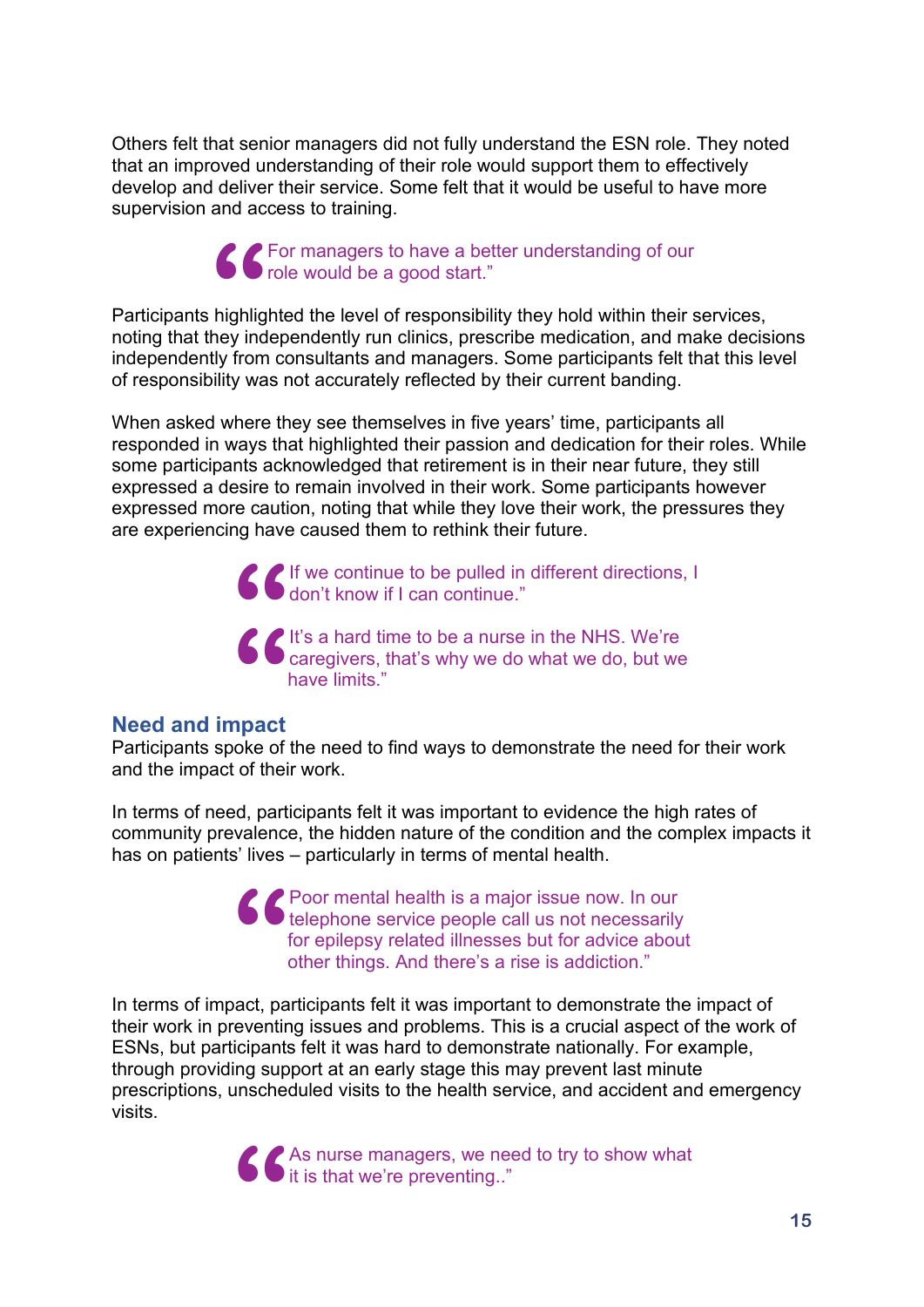It needs to be comprehensive. How many times do they present to their GPs or hospitals? How often do they have a psychiatric crisis? How many are unemployed or not economically active? It's not just the amount of times they come through the door." **"**

Some participants felt that people were now experiencing more issues, due to delays in either presentation of an issue or provision of healthcare. This means that when people are being seen, their conditions are more complex.

Participants spoke about the need for fair and effective workforce planning that recognises the positive impacts that prevention of unplanned and unscheduled care has across wider society.

#### **A co-ordinated approach to support**

Most ESN participants spoke positively about their relationship with third sector organisations, noting that they provide crucial outreach and day-to-day support for patients. Participants highlighted how they use the literature developed by organisations like Epilepsy Scotland and refer patients to organisations like Epilepsy Connections and Quarriers for support with benefits advice, for home visits, and for support groups.

One ESN highlighted the lack of third sector support within her region, noting the impact that this has on her patients and on the demands for her service.

Participants expressed a desire for more specialised support, including the provision of respite care and employability support, alongside highlighting the need for stable funding to ensure sustainability.

Some participants spoke of the need for a unified, coordinated approach among epilepsy organisations to develop a national policy for epilepsy with a cohesive voice. Participants highlighted the specific difficulties faced by their patient group, noting for example that epilepsy patients tend to be poorer and less economically active due the condition, and are statistically more likely to have their Personal Independence Payments turned down. Participants emphasised that this increases the need for a coordinated national strategy.

> <p><b>6</b> We need more services to get together and work out a national strategy and put that to the government."</p>\n<p><b>7</b> We need to agree on national strategy for Scotland." The second way for the second way for the second way for the second way for the second way for the second way.</p> out a national strategy and put that to the government."

We need to agree on national strategy for Scotland. They need to apply a unified pressure together." **"**